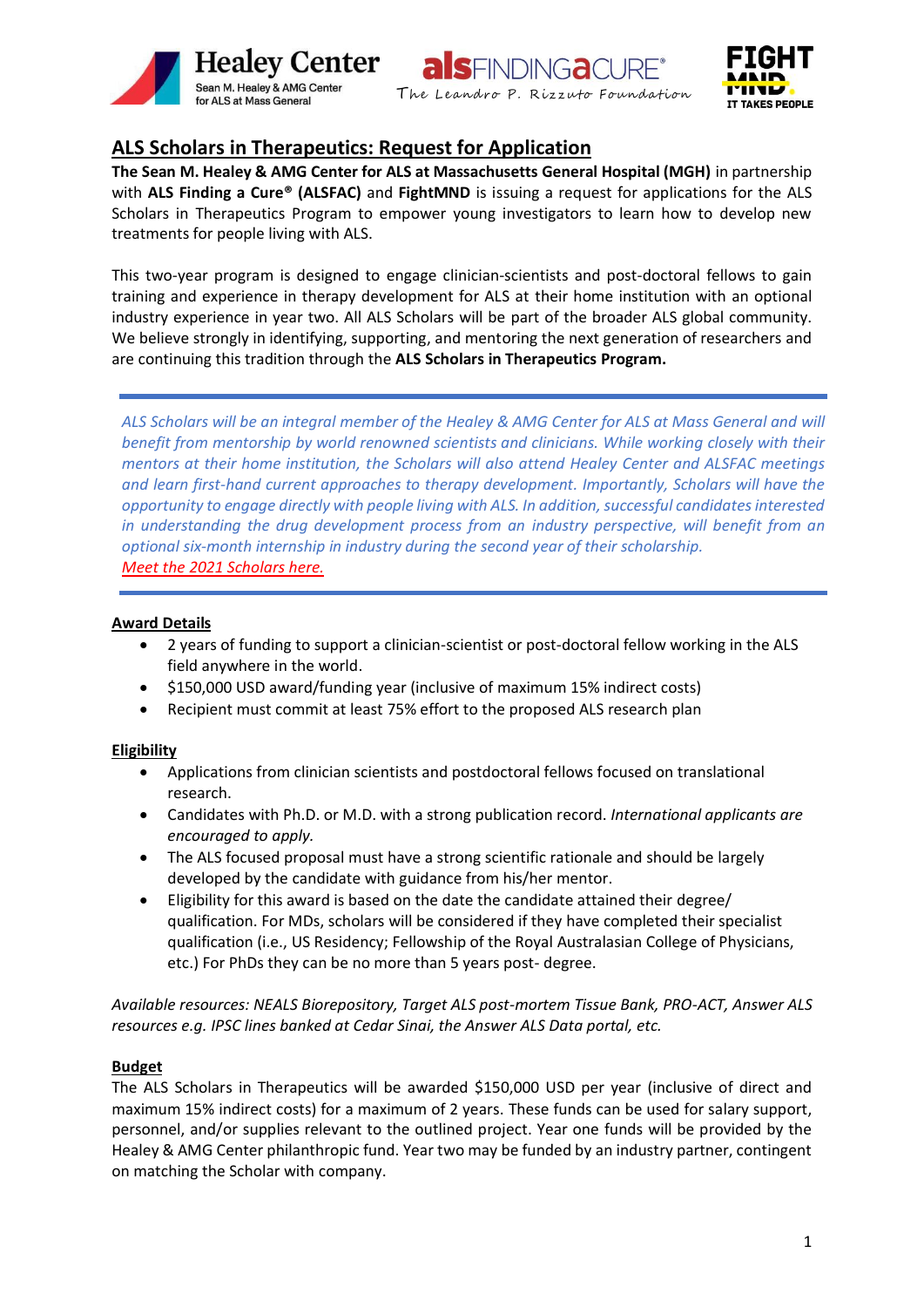# **Application**

Full application will require the following:

- 1. Administrative information: signatures from the applicant and organization acknowledging the terms and conditions of the award
- 2. Scientific abstract: (300-word maximum) and lay description (150-word maximum)
- 3. Research Proposal: focused on a translational effort in the ALS field (5-page maximum not including references) must include specific aims, significance, innovation, experimental plan
- 4. Timeline & Milestones
- 5. Bibliography
- 6. Career plan: outline of applicant's training plans and career goals (one page maximum)
- 7. List of other funding sources for the applicant
- 8. Two letters of reference: One letter must be from primary mentor
- 9. NIH-style biographical sketch for the applicant and mentor
- 10. Budget (in \$USD) and budget justification: including key personnel

# **Review Criteria**

Applications will be reviewed and scored based on the following five criteria:

- 1. *Candidate***:** Strong publication track record, evidence of independent thinking, and a creative approach to problem solving. *For clinicians, applicants should demonstrate capabilities as a clinician scientist based on prior achievements*.
- 2. *Mentor*: Ideally a principal investigator committed and actively working within ALS or related field.
- 3. *Project Feasibility*: While preliminary data is not essential for the application, sufficient supporting data for the proposed aims is required to ensure that the project is feasible and can be completed within the two-year time frame.
- 4. *Scientific Rigor and Reproducibility*: the research proposed must be well thought through, include details of experimental design, blinding, power calculations and approaches to promote reproducibility including validation of key reagents. In addition, the applicant should state how they will share their findings, data, reagents with the scientific community.
- 5. *Research Environment*: Quality and nature of training provided by mentor as well as institutional support.

## **Reporting**

The ALS Scholars will submit semi-annual financial and scientific progress reportsto the Healey & AMG Center who will share with funding partners. The ALS Scholars will also attend and present their findings at one of the semi-annual Healey & AMG Science Advisory Council and ALSFAC meetings during the funding period.

| <b>Application Due Dates:</b> |                                               |
|-------------------------------|-----------------------------------------------|
| <b>Release of RFA:</b>        | March 2, 2022                                 |
| <b>Applications Due:</b>      | April 29, 2022                                |
| <b>Notification of Award:</b> | June 2022                                     |
| Initiation of Award*:         | July 1, 2022 (flexible once contracts signed) |

*\*Note: Once the award has been finalized the Healey & AMG Center for ALS will work with the successful candidate to secure an industry internship in the second year of the fellowship.*

For queries contact: [HealeyCenterforALS@mgh.harvard.edu](mailto:HealeyCenterforALS@mgh.harvard.edu) To download an application form: [Click Here](https://www.massgeneral.org/assets/MGH/pdf/neurology/als/Healey_Scholars_Application_Form.pdf) Submit Application as single PDF document to [HealeyCenterforALS@mgh.harvard.edu](mailto:HealeyCenterforALS@mgh.harvard.edu)